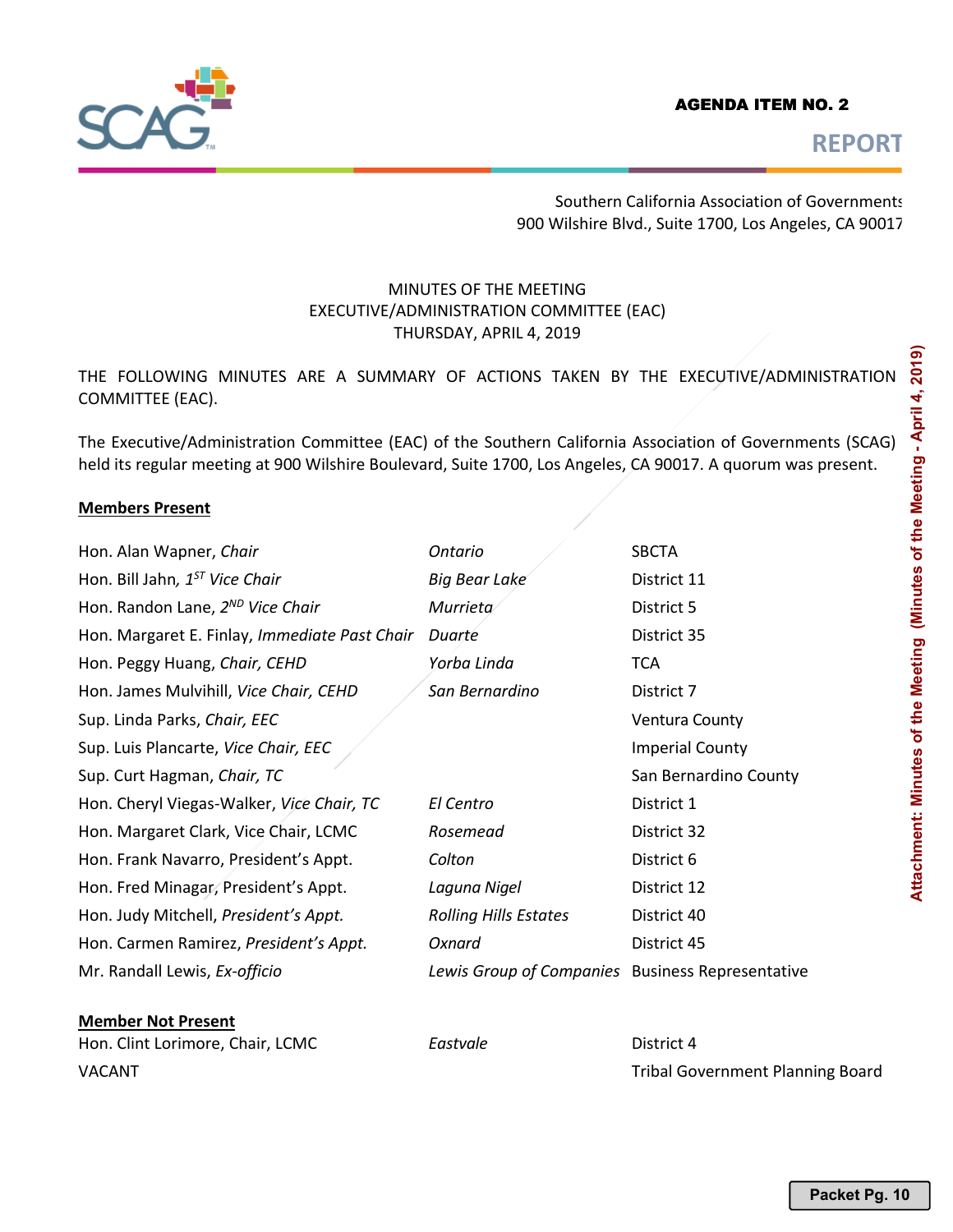## **Staff Present**

Darin Chidsey, Interim Executive Director Frank J. Lizarraga, Jr., General Counsel Joann Africa, Chief Counsel Kome Ajise, Director of Planning Julie Loats, Chief Information Officer Basil Panas, Chief Financial Officer Art Yoon, Director of Policy and Public Affairs Tess Rey-Chaput, Office of Regional Council Support Vicki Hahn, Office of Regional Council Support

## **CALL TO ORDER AND PLEDGE OF ALLEGIANCE**

The Honorable Alan D. Wapner called the meeting to order at 9:03AM and asked the Honorable Frank Navarro to lead the Pledge of Allegiance.

President Wapner announced that staff and the board members were dressed in denim today in observance of Sexual Assault Awareness Day.

## **PUBLIC COMMENT PERIOD**

There was no public comment speaker.

## **REVIEW AND PRIORITIZE AGENDA ITEMS**

There was no prioritization of agenda items.

#### **ACTION / DISCUSSION ITEM**

1. 2019 SCAG Regional Active Transportation Program.

President Wapner introduced the item and invited SCAG Senior Regional Planner, Active Transportation and Special Programs Manager Rye Baerg to provide background information.

Rye Baerg identified examples of the types of programs considered for funding. 2019 is the  $4<sup>th</sup>$  cycle of the ATP and totals \$445 million with nearly \$3 billion total requests received. Once approved the complete list of projects will be provided to the County Transportation Commission (CTC). He also addressed questions regarding how the Guidelines are applied in the decision making process.

A MOTION was made (Finlay) to approve Resolution No. 19-610-1 to the Regional Council for adoption; Motion was SECONDED (Navarro) and passed by the following votes:

**AYE/S:** Wapner, Jahn, Lane, Finlay, Hagman, Huang, Mulvihill, Plancarte, Clark, Navarro, Minagar, Mitchell (12)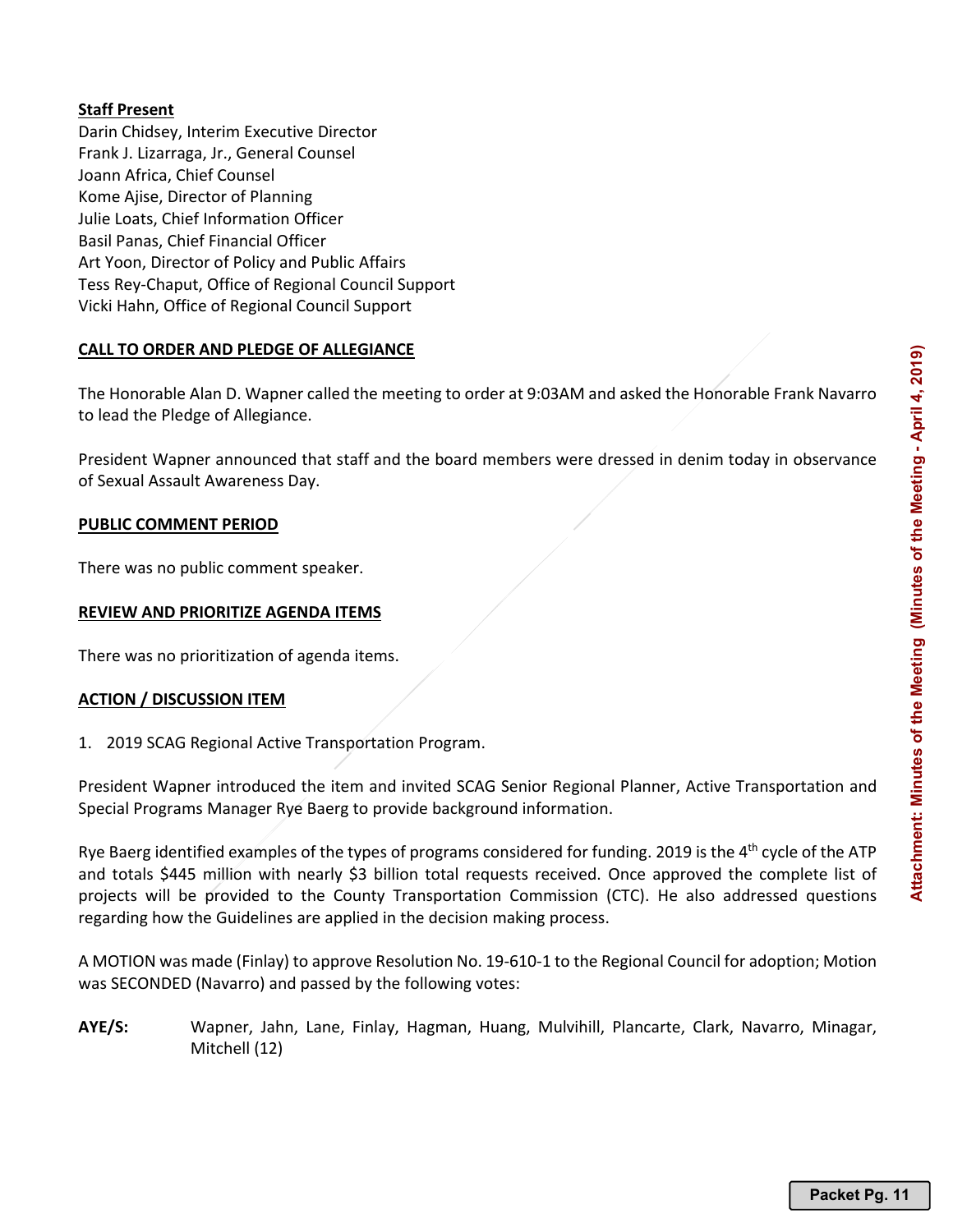- **NOE/S:** None (0)
- **ABSTAIN:** None (0)

## **CONSENT CALENDAR**

#### Approval Items

- 2. Minutes of the Meeting March 7, 2019
- 3. Contracts \$200,000 or Greater: 19-043-C01, Connect SoCal Outreach Forums and Public Hearings
- 4. Contracts \$200,000 or Greater: 18-040-C01, Regional Data Platform
- 5. Contracts \$200,000 or Greater: 19-037-01, US 101 Multi-Modal Corridor Study
- 6. AB 10 (Chiu) Income Taxes: Credits Low-Income Housing: Farmworker Housing
- 7. AB 11 (Chiu) Community Redevelopment Law of 2019 (Pulled)
- 8. AB 1568 (McCarty) General Plans: Housing Element: Production Report: Withholding of Transportation
- 9. SB 5 (Beall, McGuire) Affordable Housing and Community Development Investment Program
- 10. SB 128 (Beall) Enhanced Infrastructure Financing Districts: Bonds: Issuance (Pulled)

#### Receive and File

- 11. April State and Federal Legislative Monthly Update
- 12. Purchase Orders more than \$5,000 but less than \$200,000; Contracts more than \$25,000, but less than \$200,000

A MOTION was made (Jahn) to approve the Consent Calendar items 1-9, except for items 7 and 10 which were pulled by the Honorable Peggy Huang for discussion and a separate vote; and Receive and File items 11-12. Motion was SECONDED (Finlay) and passed by the following votes:

- **AYE/S:** Wapner, Jahn, Lane, Finlay, Hagman, Viegas-Walker, Huang, Mulvihill, Plancarte, Clark, Minagar, Mitchell, Navarro, Ramirez (14)
- **NOE/S:** None (0)
- **ABSTAIN:** None (0)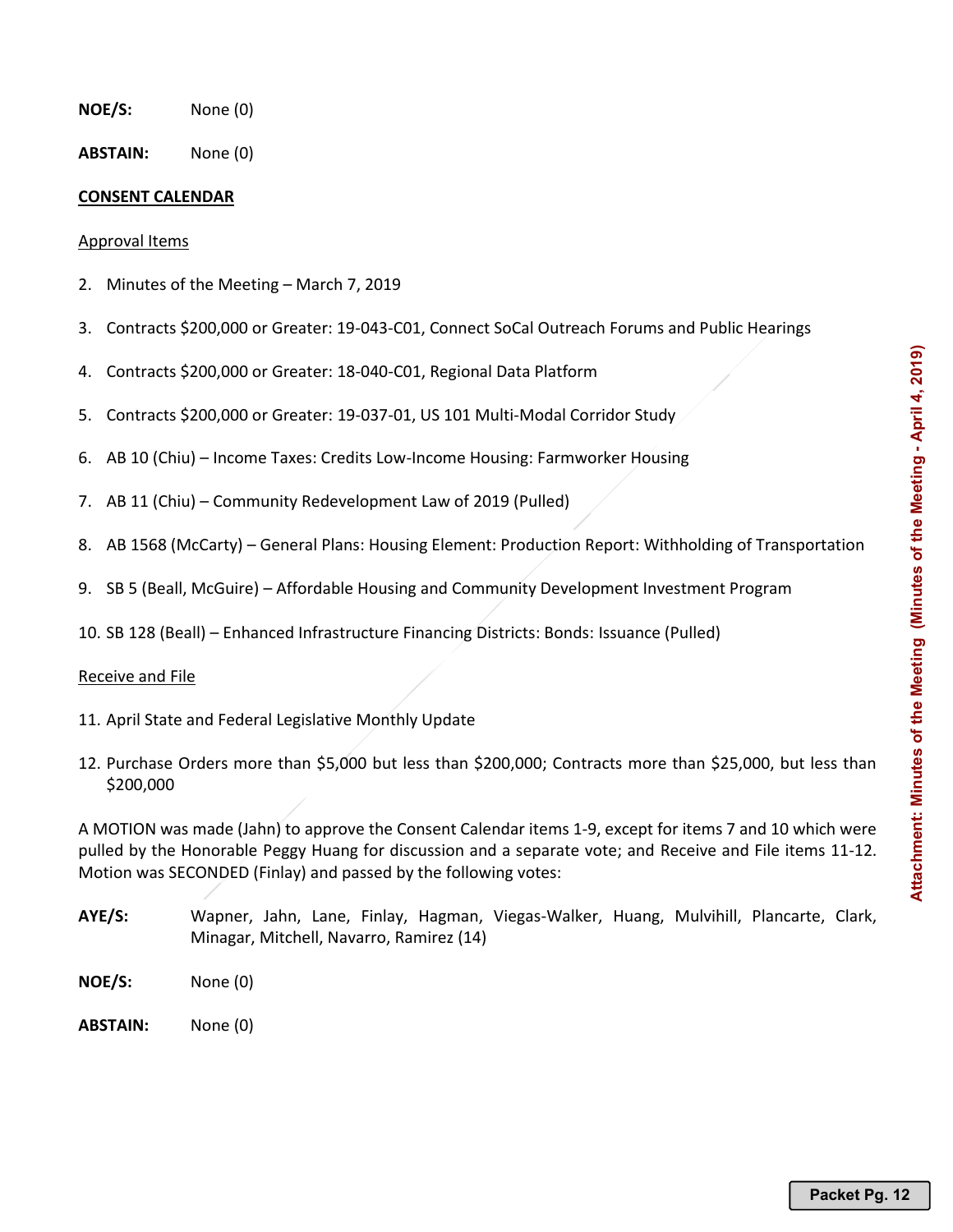President Wapner opened the floor for discussion on Agenda Item 7, AB 11 (Chiu) – Community Redevelopment Law of 2019. Councilmember Huang shared her concerns about past abuses of redevelopment funds and expressed that she does not believe this legislation has enough protections included to prevent the recurrence. Art Yoon, Director of Policy and Public Affairs acknowledged the legislation is silent on the restriction/enforcement issues and past abuses raised by Councilmember Huang. Discussion concerning the timing and speed within which action needs to be addressed occurred. Mr. Yoon observed that there does not appear to be an urgent timeline, and that there is sufficient time to return to the Legislative, Communication and Membership Committee (LCMC) for additional consideration.

A MOTION was made (Wapner) to continue Agenda Item 7, AB 11 (Chiu) – Community Redevelopment Law of 2019 to the next meeting and bring it to LCMC for additional consideration. Motion was SECONDED (Jahn) and passed by the following votes:

- **AYE/S:** Wapner, Jahn, Lane, Finlay, Hagman, Viegas-Walker, Huang, Mulvihill, Parks, Plancarte, Clark, Minagar, Mitchell, Navarro, Ramirez (15)
- **NOE/S:** None (0)
- **ABSTAIN:** None (0)

President Wapner opened the floor for discussion on Agenda Item 10, SB 128 (Beall) – Enhanced Infrastructure Financing Districts: Bonds: Issuance. Councilmember Huang expressed her concerns in general about not taking bond issues to the voters. Councilmember Huang recommends that SCAG take a neutral position. Second Vice President Randon Lane announced that the League of Cities took a position of support on this legislation.

A MOTION was made (Lane) to approve Agenda Item 10. Motion was SECONDED (Finlay) and passed by the following votes:

- **AYE/S:** Wapner, Jahn, Lane, Finlay, Hagman, Viegas-Walker, Mulvihill, Plancarte, Minagar, Mitchell, Navarro, Ramirez (12)
- **NOE/S:** Huang and Parks (2)

**ABSTAIN:** Clark (1)

## **CFO MONTHLY REPORT**

Basil Panas, Chief Financial Officer reported that SCAG is still waiting for final corrective action plans from Caltrans for the Incurred Cost Audit and the Indirect Cost Allocation Plan Audit. Staff continues to review the recommendations included as part of the final Audit report and will report back to the EAC upon delivery of the final corrective action plans.

Mr. Panas also reported on the membership dues status as of April 2019. One city, Maywood, has not renewed its FY19 membership dues. SCAG is actively recruiting two new cities, Orange and Rancho Santa Margarita for membership.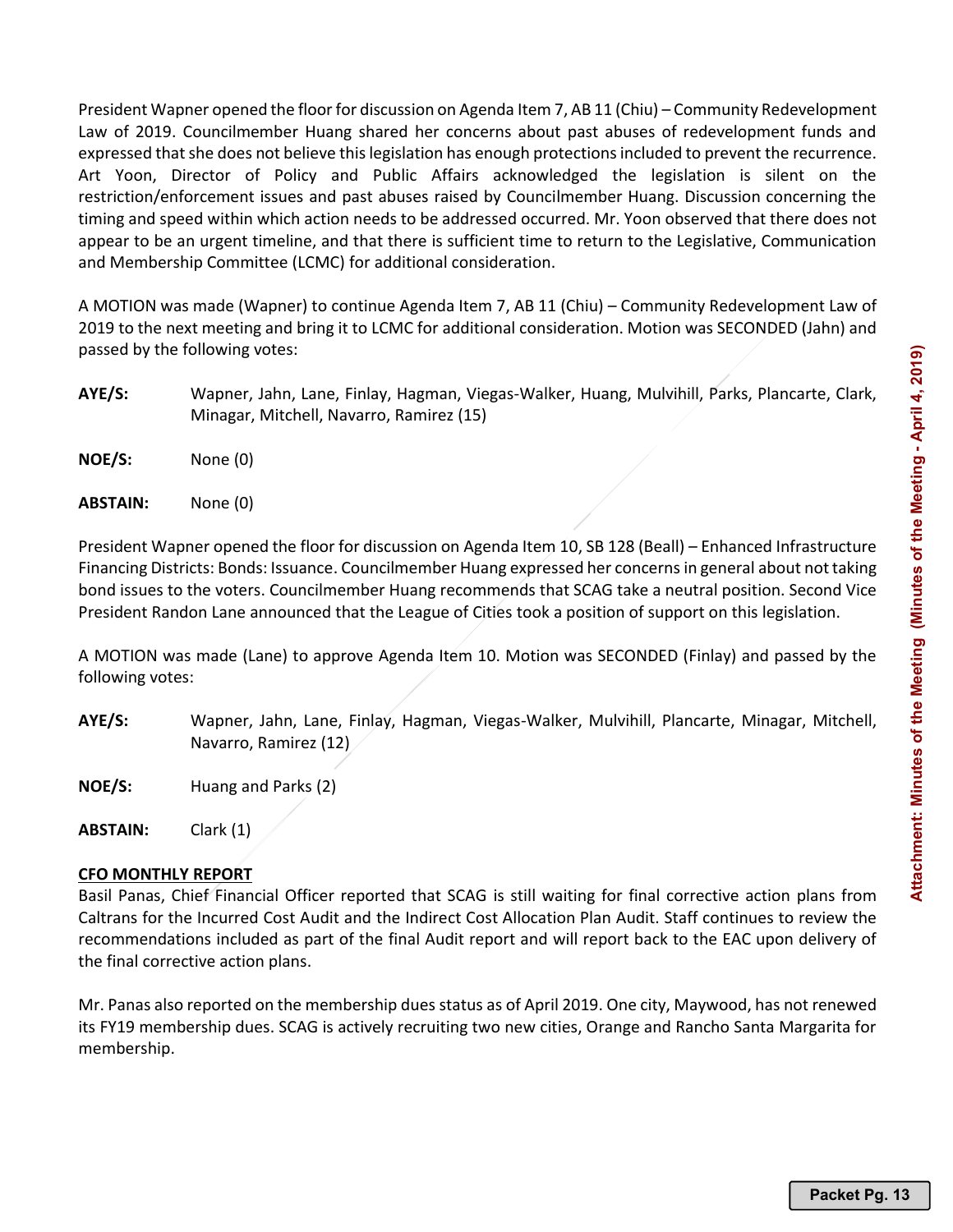Supervisor Parks inquired when the Caltrans Audit reports will be presented to the Regional Council. Interim Executive Director Darin Chidsey informed that the Audit Committee and Executive Administration Committee have previously both been briefed. When SCAG receives the final corrective action plans from the State articulating how and when any funds will be repaid, this item will be returned to the EAC and Regional Council for action, unless requested sooner.

### **PRESIDENT'S REPORT**

President Wapner reiterated the schedule for the day. Following the adjournment of the Executive/Administration Committee, a Joint Policy Committee will be convened, followed by the individual Policy Committee meetings and the Regional Council meeting.

## **EXECUTIVE DIRECTOR'S REPORT**

Interim Executive Director Darin Chidsey announced that when last week's agenda for the Transportation Committee was released, it made public SCAG's feasibility study on congestion pricing, specifically cordon pricing in the western part of Los Angeles. The study gained a high level of media attention nationwide. A full update will be provided at the Transportation Committee.

#### **FUTURE AGENDA ITEM/S**

None

## **ANNOUNCEMENT/S**

Councilmember Viegas-Walker shared that there were several recent articles published in the San Diego Tribune highlighting the initiatives of SCAG's former Executive Director, Hasan Ikhrata in his new role at the San Diego Association of Governments.

#### **ADJOURNMENT**

There being no further business, Chair Wapner adjourned the meeting at 9:30AM.

[MINUTES ARE UNOFFICAL UNTIL APPROVED BY THE EAC]

Respectfully submitted,

Vicki Hahn, CMC Deputy Clerk of the Board